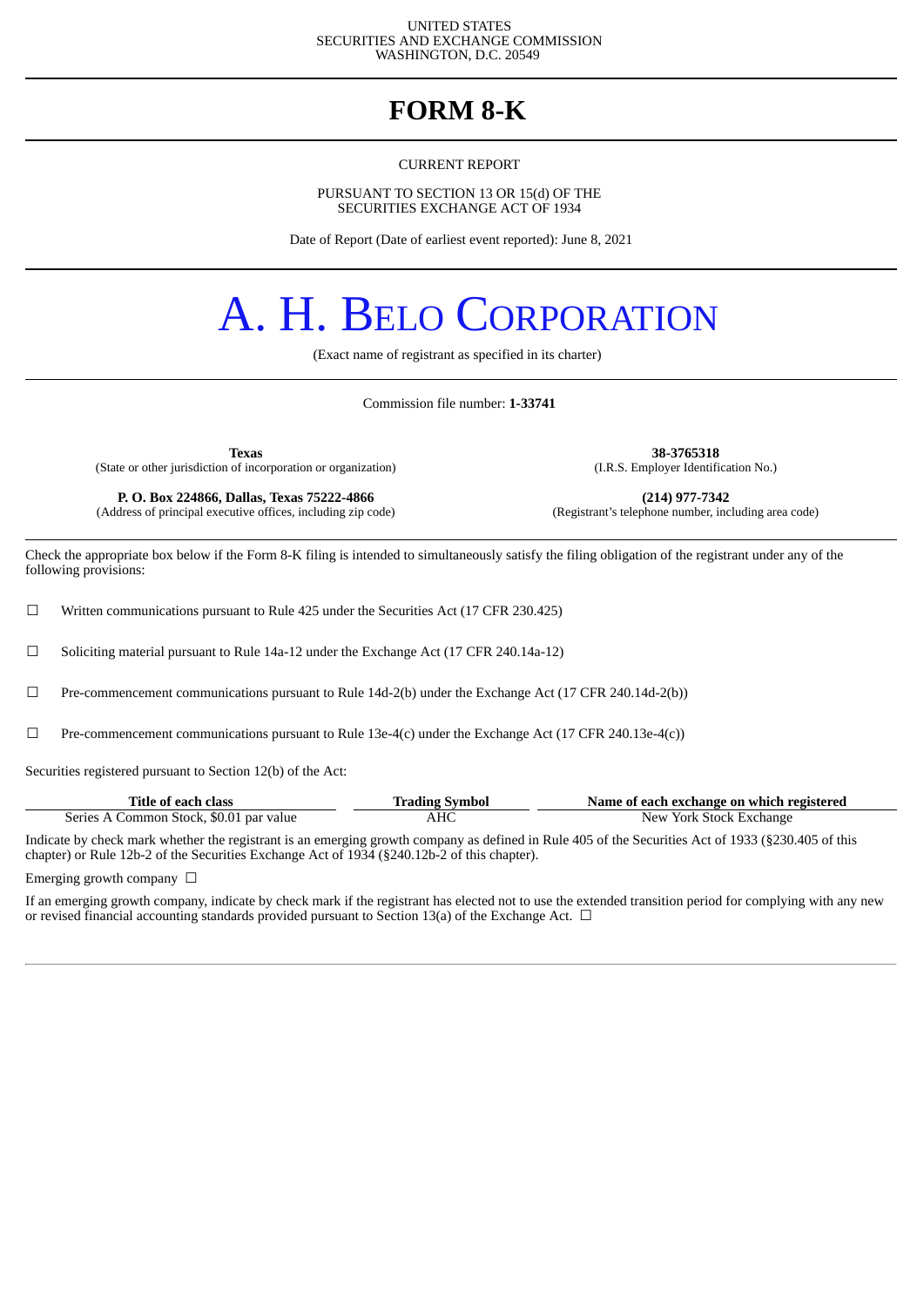#### **Item 3.03. Material Modification to Rights of Security Holders.**

To the extent required by Item 3.03 of Form 8-K, the information contained in Item 5.03 of this Current Report on Form 8-K is incorporated herein by reference.

#### **Item 5.03. Amendments to Articles of Incorporation or Bylaws.**

Effective as of 12:01 a.m. Central Daylight Time on June 8, 2021 (the "Effective Time"), A. H. Belo Corporation (the "Company") amended its Certificate of Formation to give effect to the previously announced reverse stock split of all of the issued and outstanding and treasury shares of common stock, par value \$0.01 per share, of the Company, at a reverse stock split ratio of 1-for-4 (the "Reverse Stock Split") by filing a Certificate of Amendment with the Secretary of State of the State of Texas (the "Certificate of Amendment").

As previously reported, at the Company's 2021 Annual Meeting of Shareholders held on May 13, 2021, the Company's shareholders authorized the Board of Directors to effect the Reverse Stock Split and approved the corresponding Certificate of Amendment. The Company's Series A common stock is expected to begin trading on a post-split basis on the New York Stock Exchange when the market opens on June 8, 2021.

The foregoing description of the amendment to the Company's Certificate of Formation does not purport to be complete and is qualified in its entirety by reference to the complete text of the Certificate of Amendment, a copy of which is attached hereto as Exhibit 3.1 and is incorporated herein by reference.

#### **Item 9.01. Financial Statements and Exhibits.**

(d) *Exhibits*.

| Exhibit Number | <b>Description</b>                                                           |
|----------------|------------------------------------------------------------------------------|
| <u>3.1</u>     | Certificate of Amendment to Certificate of Formation, effective June 8, 2021 |
| 104            | Cover Page Interactive Data File (embedded within the Inline XBRL document)  |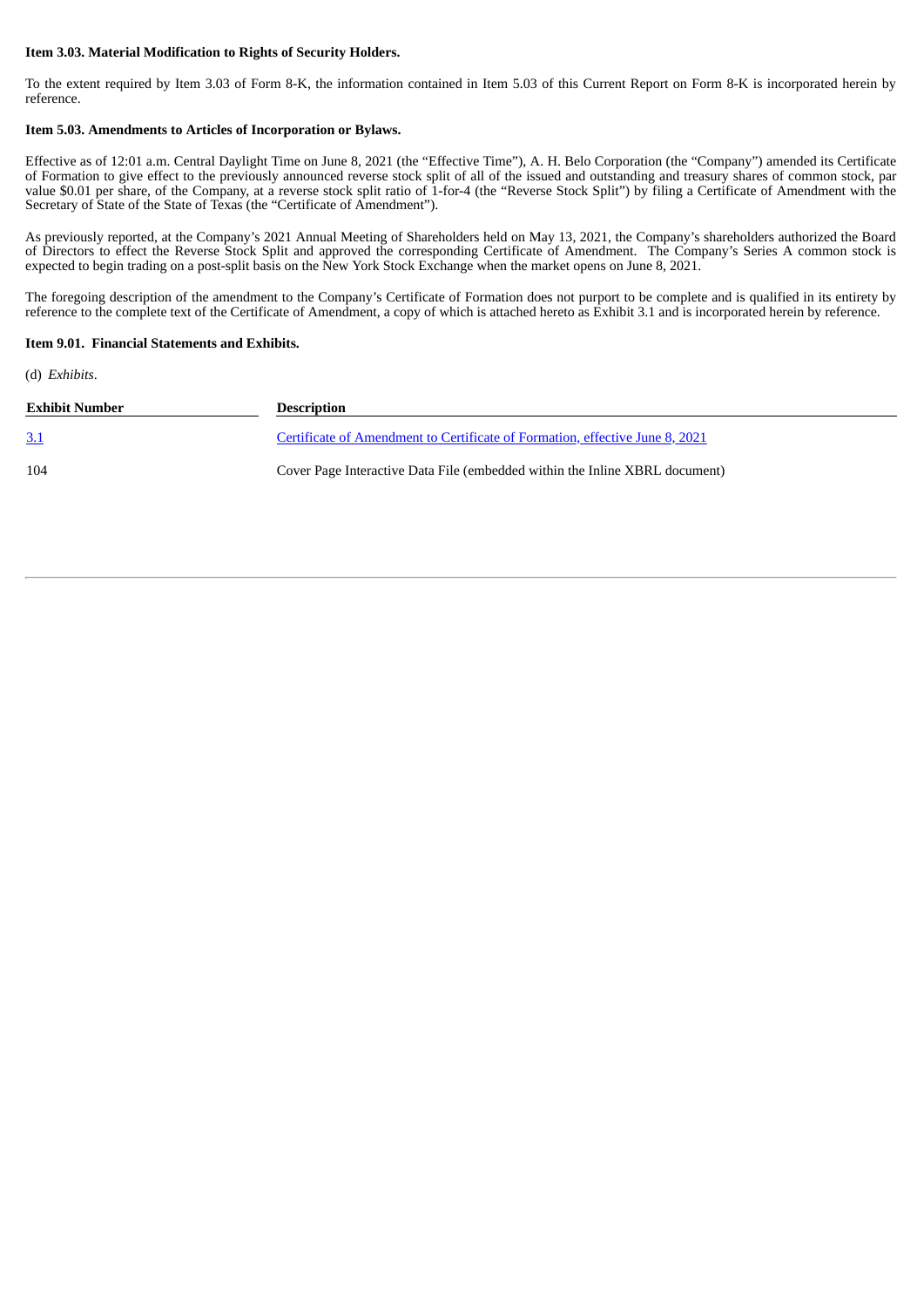### **SIGNATURE**

Pursuant to the requirements of the Securities Exchange Act of 1934, the Registrant has duly caused this report to be signed on its behalf by the undersigned thereunto duly authorized.

# Date: June 8, 2021 A. H. BELO CORPORATION

By: /s/ Christine E. Larkin

Christine E. Larkin Senior Vice President/General Counsel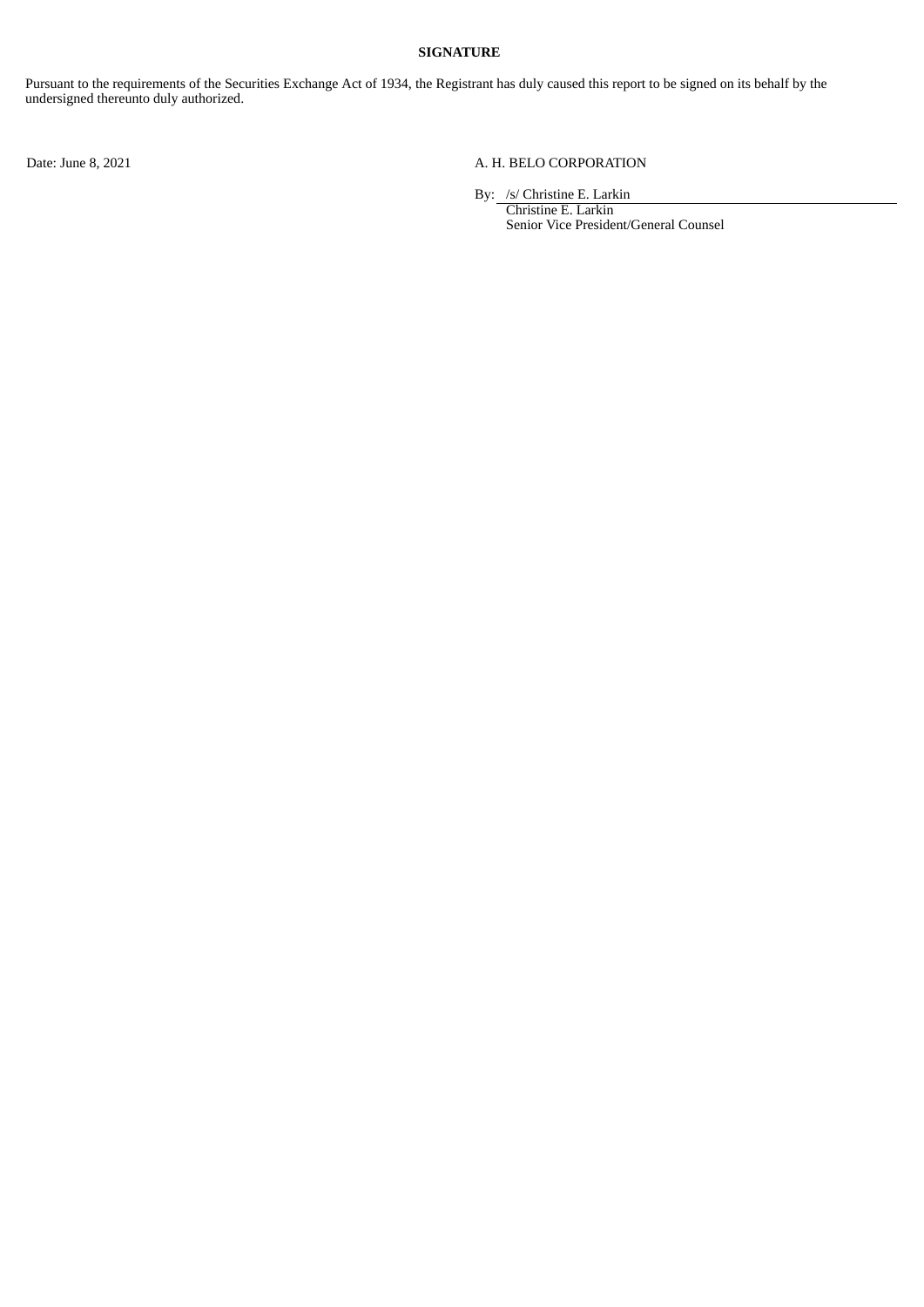#### **CERTIFICATE OF AMENDMENT TO CERTIFICATE OF FORMATION OF A. H. BELO CORPORATION**

<span id="page-3-0"></span>This Certificate of Amendment is submitted for filing pursuant to the applicable provisions of the Texas Business Organizations Code.

#### **Entity Information**

The name of the filing entity is A. H. Belo Corporation, and it is a for-profit corporation (the "Corporation"). The Corporation's date of formation is February 15, 2018 and its assigned file number is 802937726.

#### **Amendment**

Article Four of the Certificate of Formation is hereby amended and restated by deleting the first paragraph in its entirety and replacing it with the following two paragraphs:

# "**ARTICLE FOUR**

# SECTION 1. Authorized Shares.

The aggregate number of shares of stock that the corporation shall have the authority to issue is thirty-three million two hundred fifty thousand (33,250,000) shares, of which two million (2,000,000) shares shall be Preferred Stock (the "Preferred Stock"), par value \$.01 per share, and thirty-one million two hundred fifty thousand (31,250,000) shares shall be Common Stock (the "Common Stock"), par value \$.01 per share. Twenty-two million five hundred thousand (22,500,000) shares of Common Stock shall be designated as Series A Common Stock (herein called "Series A Stock"), and seven million five hundred thousand (7,500,000) shares of Common Stock shall be designated as Series B Common Stock (herein called "Series B Stock").

Effective at 12:01 a.m., Central Daylight Time, on June 8, 2021 (the "Effective Time"), (i) every four shares of Series A Stock issued and outstanding or held by the corporation in treasury stock immediately prior to the Effective Time shall automatically, and without action on the part of the shareholders, convert and combine into one validly issued, fully paid and non-assessable share of Series A Stock and (ii) every four shares of Series B Stock issued and outstanding or held by the corporation in treasury stock immediately prior to the Effective Time shall automatically, and without action on the part of the shareholders, convert and combine into one validly issued, fully paid and non-assessable share of Series B Stock (such conversion and combination of shares, the \*<br>"Reverse Stock Split"). The par value of the Series A Stock and Series B Stock following the Reverse Stock Split shall remain at \$.01 per share. No fractional shares shall be issued as a result of the Reverse Stock Split and, in lieu thereof, upon the submission of a transmission letter by a shareholder holding the shares in book-entry form and, where shares are held in certificated form, upon the surrender of a certificate which formerly represented shares of Series A Stock or Series B Stock that were issued and outstanding immediately prior to the Effective Time, any person who would otherwise be entitled to a fractional share of Series A Stock or Series B Stock as a result of the Reverse Stock Split, following the Effective Time, shall be entitled to receive a cash payment equal to the fraction of a share of Series A Stock or Series B Stock, as applicable,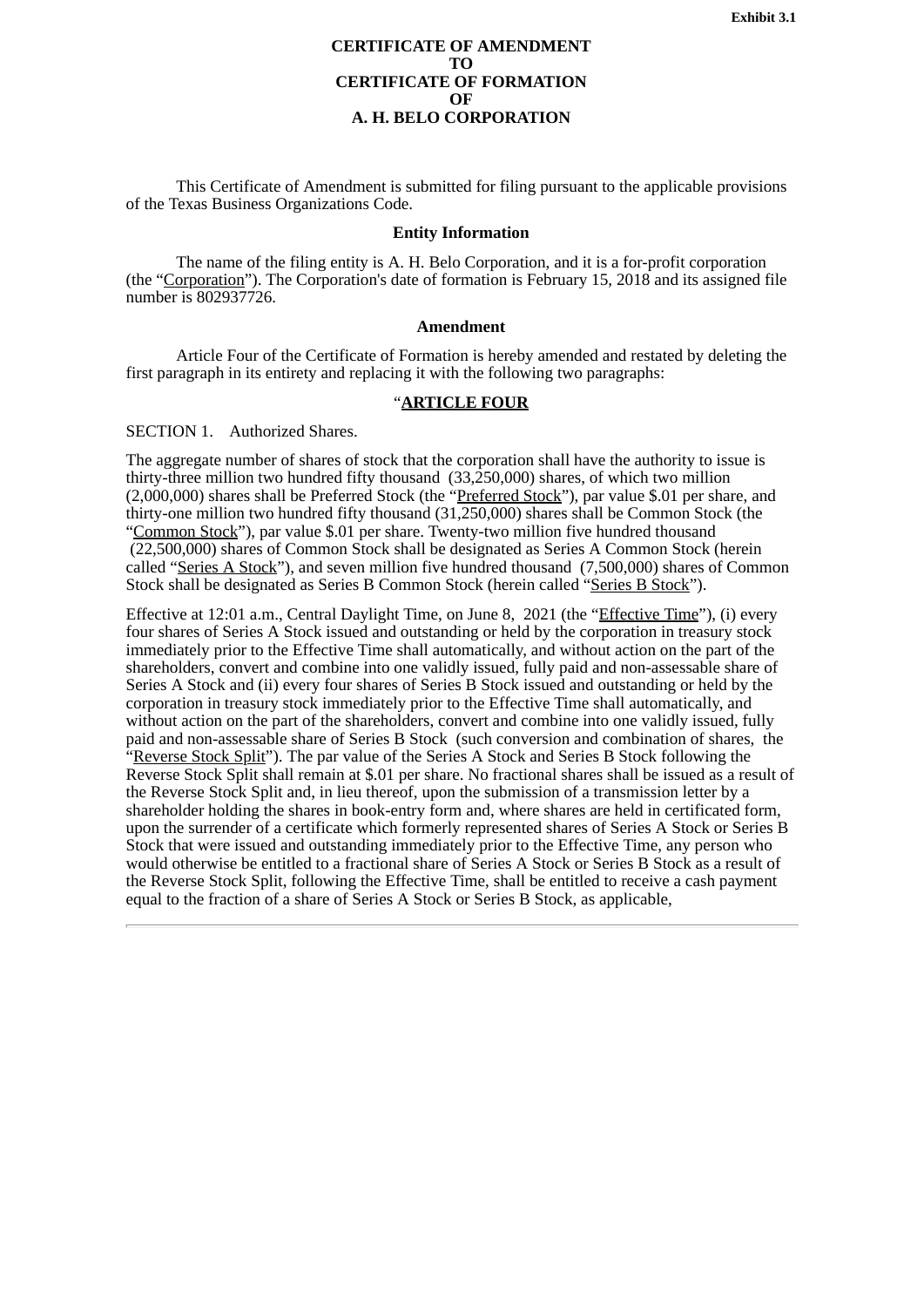to which such holder would otherwise be entitled multiplied by the closing price per share of the Series A Stock on the New York Stock Exchange at the close of business on the trading day preceding the date of the Effective Time. Each stock certificate that, immediately prior to the Effective Time, represented shares of Series A Stock or Series B Stock that were issued and outstanding immediately prior to the Effective Time shall, from and after the Effective Time, automatically and without the necessity of presenting the same for exchange, represent that number of whole shares of Series A Stock or Series B Stock, as applicable, into which the shares formerly represented by the certificate shall have been combined (as well as the right to receive cash in lieu of fractional shares of Series A Stock or Series B Stock after the Effective Time)."

# **Statement of Approval**

This Certificate of Amendment to the Certificate of Formation of the Corporation has been approved in the manner required by the Texas Business Organizations Code and by the governing documents of the Corporation.

### **Effectiveness of Filing**

This document becomes effective at 12:01 a.m. Central Daylight Time on June 8, 2021.

**\*\*\***

*Remainder of page intentionally left blank.*